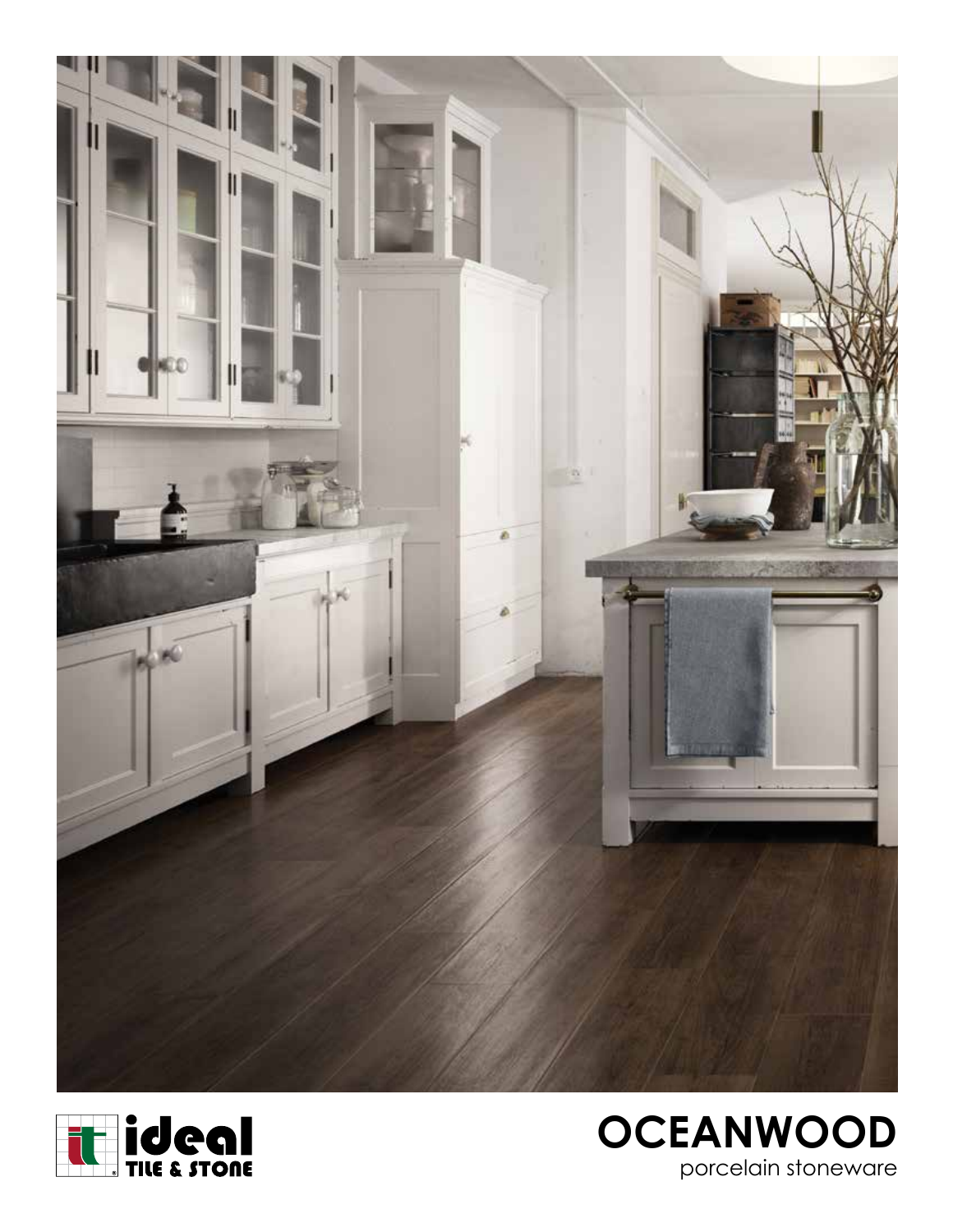

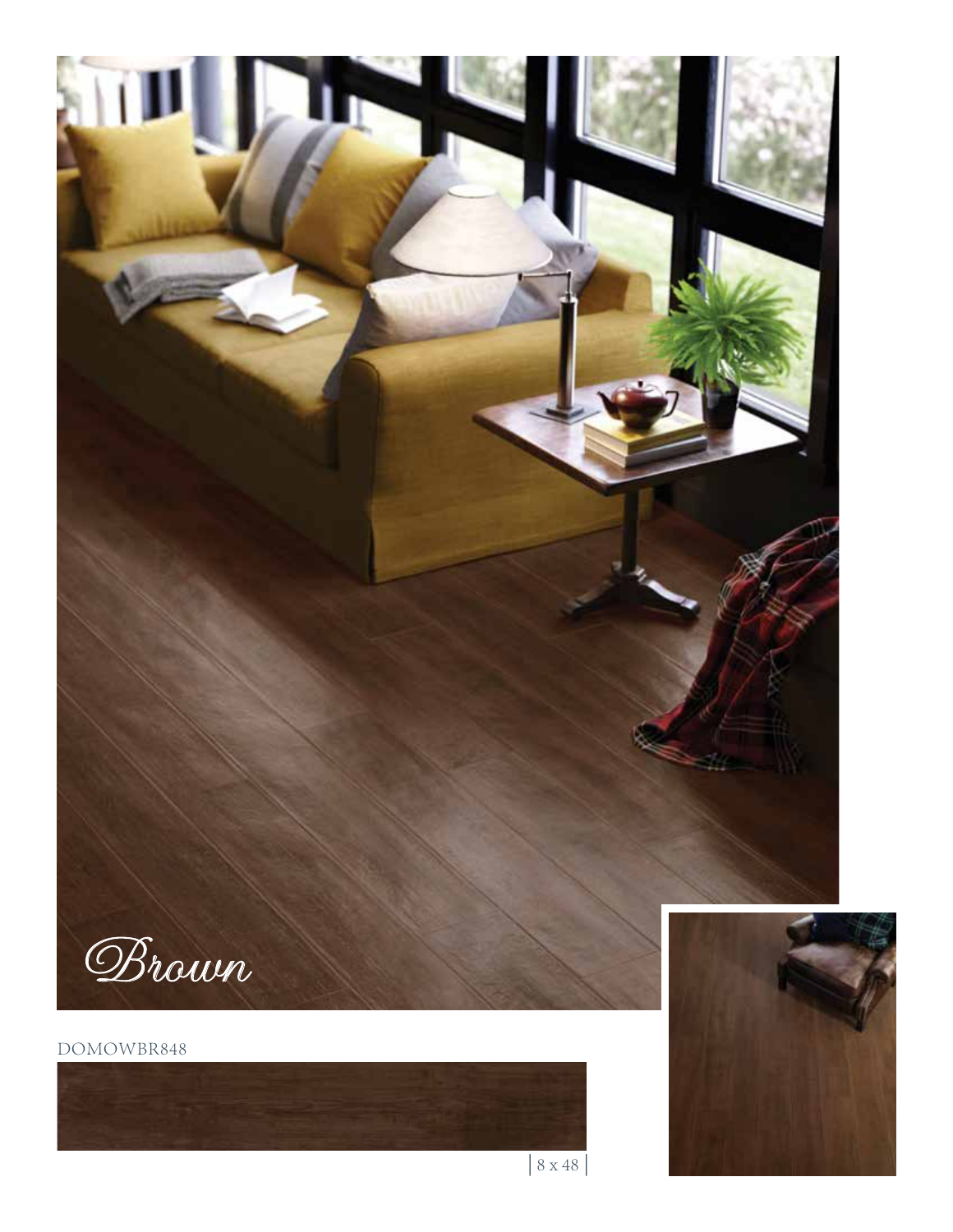

## DOMOWBU848

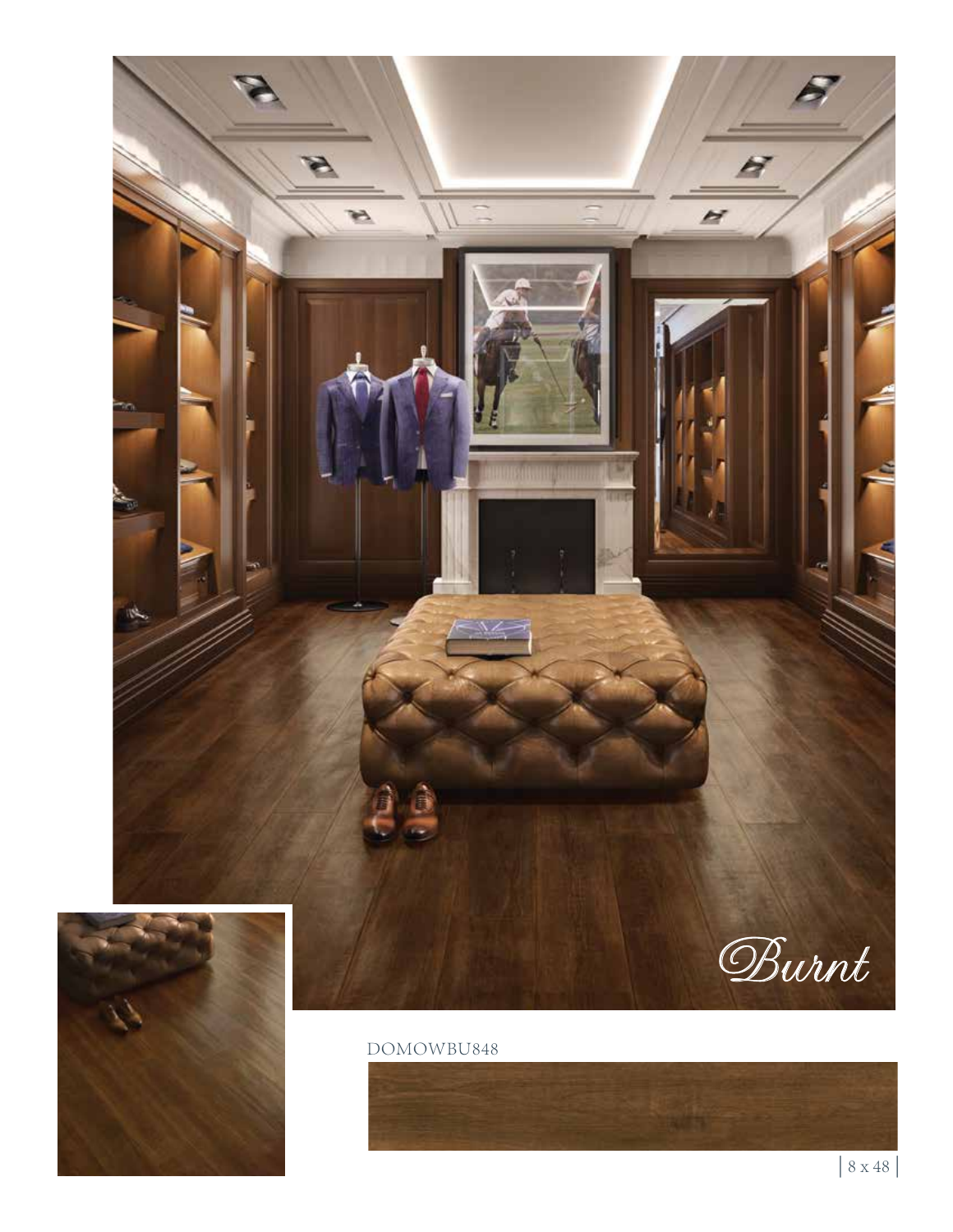

## DOMOWMO848





| 8 x 48 |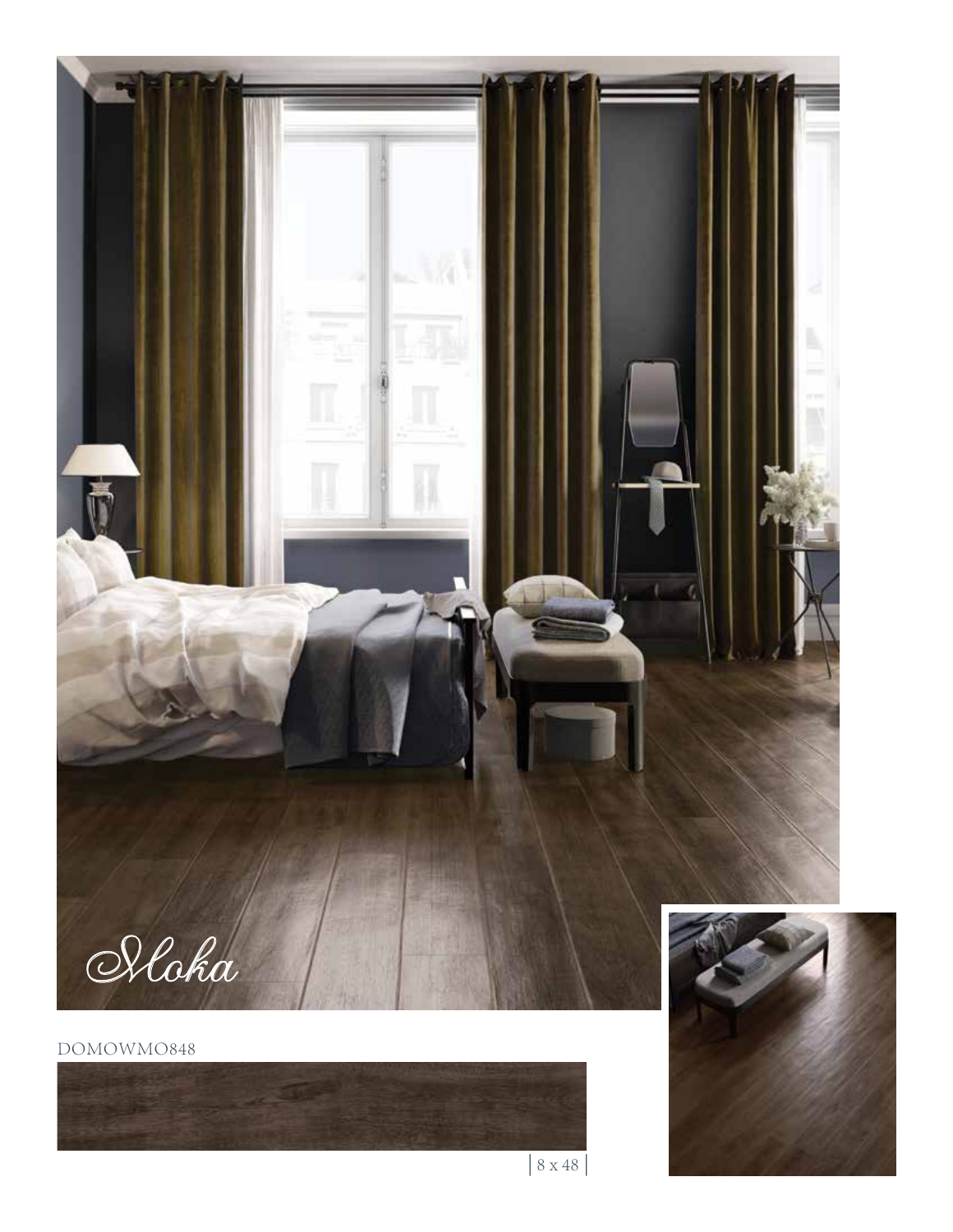

## DOMOWNA848

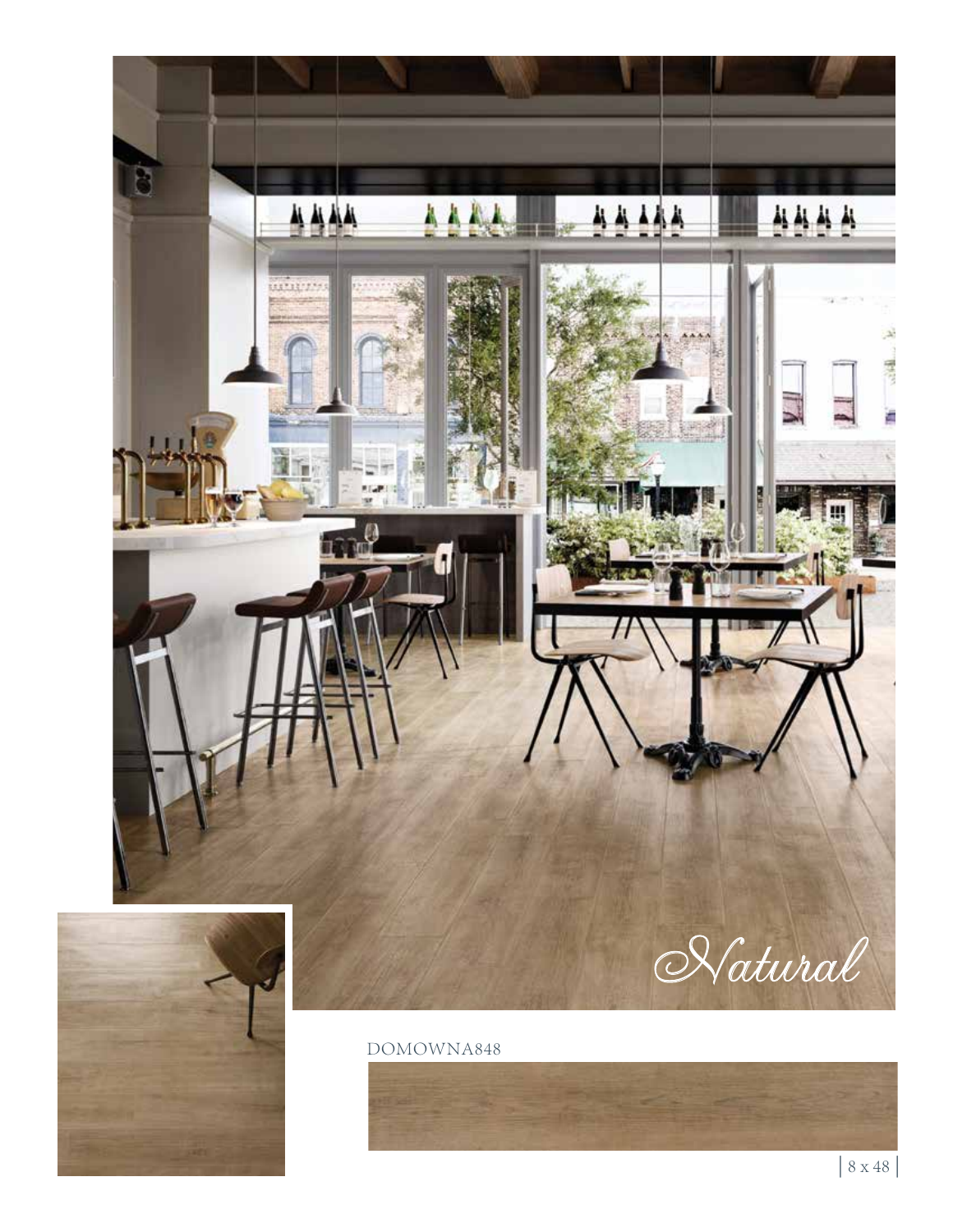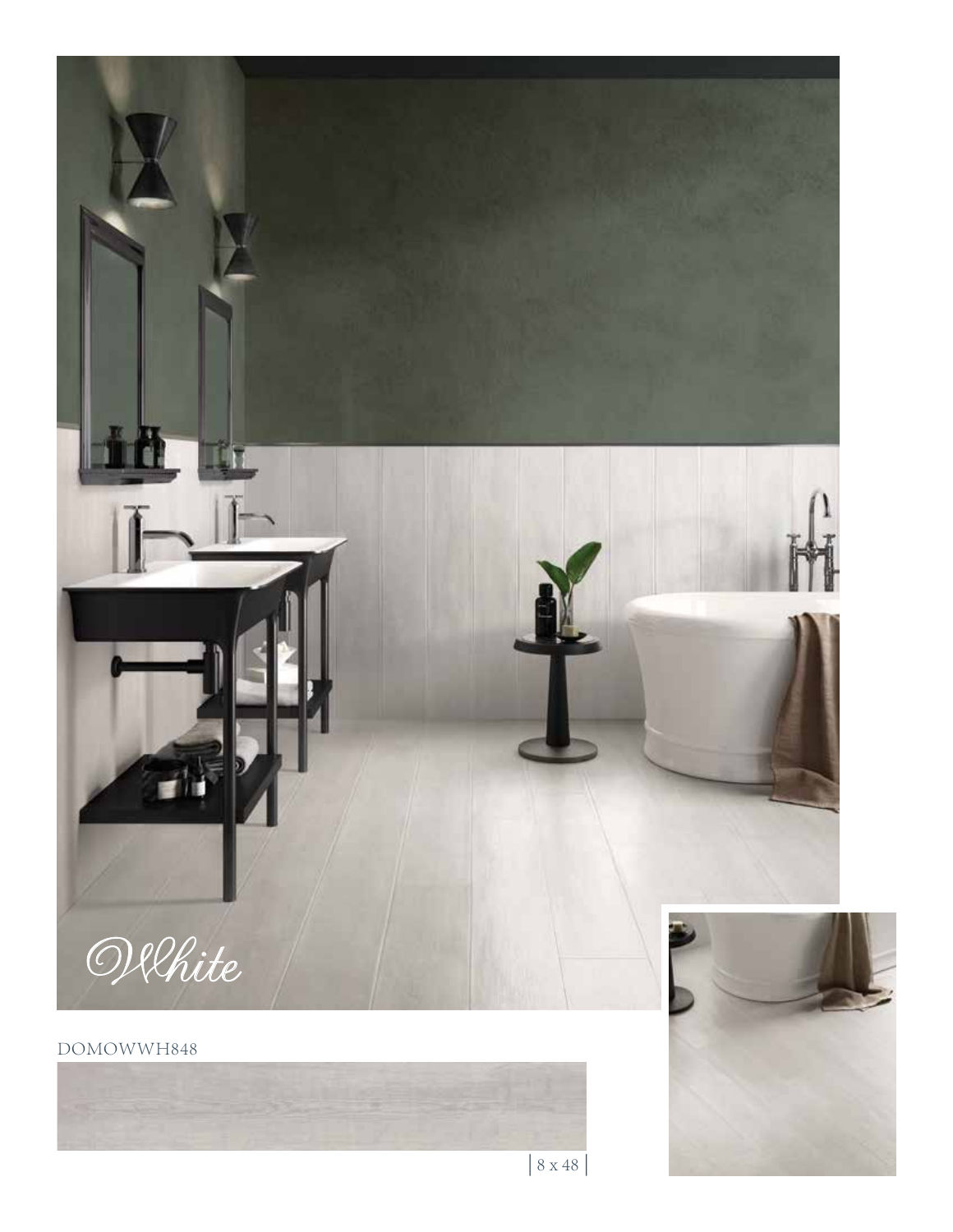